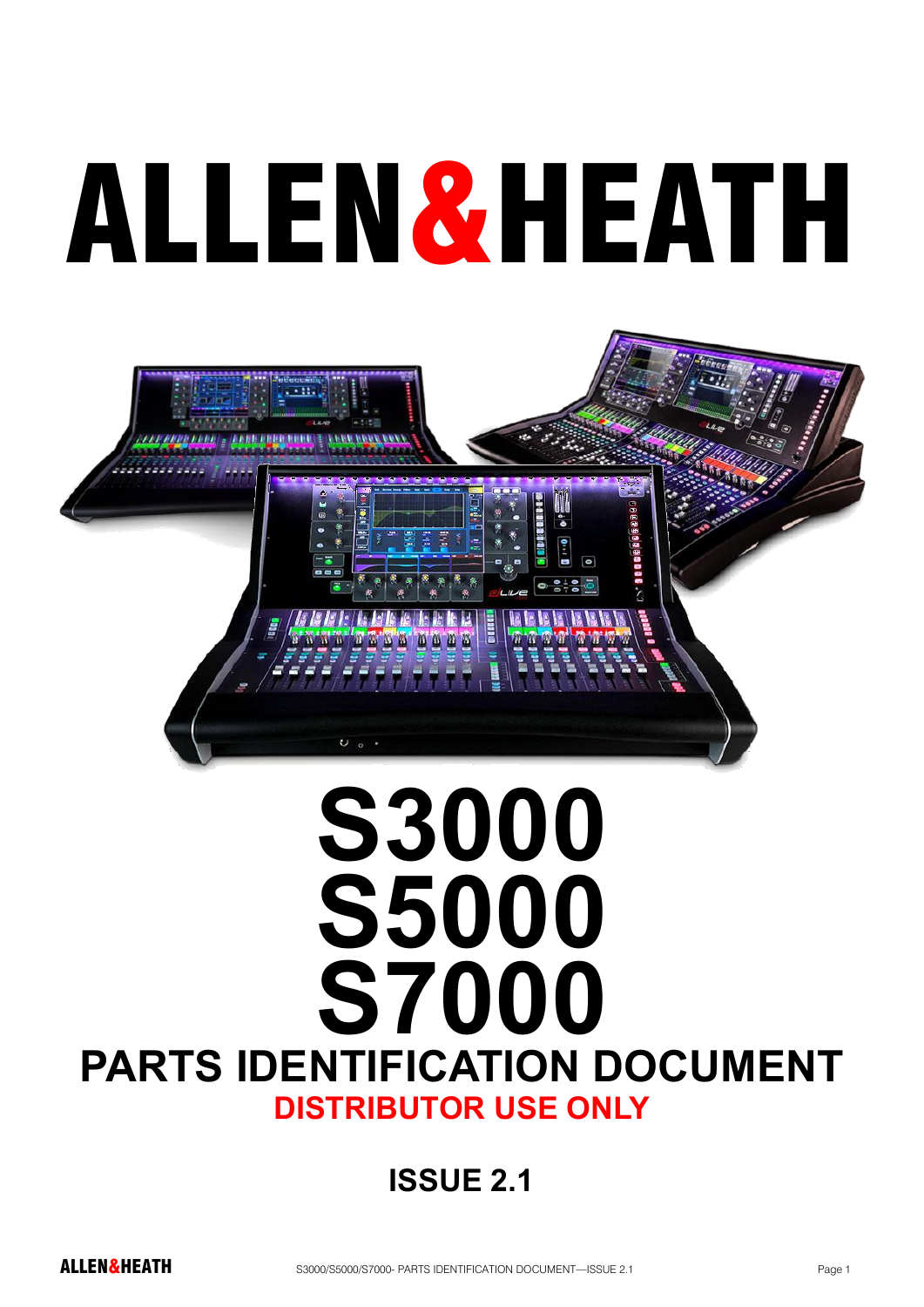#### **Faders, Rotaries & Knobs**

| <b>FUNCTION</b>             | <b>PART NUMBER</b> | <b>DESCRIPTION</b>             | <b>S3000</b> | <b>S5000</b> | S7000 |
|-----------------------------|--------------------|--------------------------------|--------------|--------------|-------|
| Fader                       | AI9838             | FDR MOTOR 100MM 5V PCB 10KB +D | 20           | 28           | 36    |
| Fader Knob                  | AJ9963             | FADER KNOB SAT.CHR.PLATE WIDE  | 20           | 28           | 36    |
| Rotary Encoder Knob (small) | AJ9844             | KNOB ENC.ILLUM.SML SAT.CHR.PLA | 42           | 46           | 64    |
| Rotary Encoder Knob (large) | AJ9863             | KNOB ENC.ILLUM.LGE SAT.CHR.PLA |              |              |       |
| Headphone Volume Knob       | AJ10192            | KNOB D-SHFT CHROME-RD          |              |              |       |
| Rotary Encoder              | AI9645             | ENCOD.ILLUM.V/I DC12G2410      | 23           | 30           | 30    |

#### **Chassis & Metalwork**

| <b>FUNCTION</b>               | <b>PART NUMBER</b> | <b>DESCRIPTION</b>         | <b>S3000</b>   | <b>S5000</b>   | <b>S7000</b>   |
|-------------------------------|--------------------|----------------------------|----------------|----------------|----------------|
| Side Moulding Left (plastic)  | AA9687-L           | SIDE MOULDING DLS PU LEFT  | 1              | $\mathbf{1}$   | $\mathbf{1}$   |
| Side Moulding Right (plastic) | AA9687-R           | SIDE MOULDING DLS PU RIGHT | $\mathbf{1}$   | $\mathbf{1}$   | $\mathbf{1}$   |
| Side Panel Left (metal)       | AA9719-L           | SIDE PNL DLS ASSY LEFT     | $\mathbf{1}$   | $\mathbf{1}$   | $\mathbf{1}$   |
| Side Panel Right (metal)      | AA9719-R           | SIDE PNL DLS ASSY RIGHT    | $\mathbf{1}$   | $\mathbf{1}$   | $\mathbf{1}$   |
| <b>PSU Blanking Panel</b>     | AA9964             | BLANK PNL DLS/DM/DX32 PSU  | $\mathbf{1}$   | $\mathbf{1}$   | $\mathbf{1}$   |
| I/O Port Blanking Panel       | AA9784             | BLANK PNL DLS/DM PORT B+   | $\overline{2}$ | $\overline{2}$ | $\overline{2}$ |
| <b>TFT Screen Bezel</b>       | AA9711             | TFT LCD BEZEL 12" SCREEN   | $\mathbf{1}$   | $\overline{2}$ | $\overline{2}$ |
| S3000 Armrest                 | AA9688             | ARMREST DLS3 PU            | $\mathbf{1}$   |                |                |
| S3000 Top Extrusion           | AA9691             | <b>EXTRUSION DLS3 TOP</b>  | $\mathbf{1}$   |                |                |
| S3000 Front Panel             | AA9766             | <b>FRONT PNL DLS3</b>      | $\mathbf{1}$   |                |                |
| S3000 Base Panel              | AA9767             | <b>BASE DLS3</b>           | $\mathbf{1}$   |                |                |
| S3000 Rear Panel-Top          | AA9768             | <b>REAR PNL DLS3 TOP</b>   | $\mathbf{1}$   |                |                |
| S3000 Rear Panel-Bottom       | AA9757             | <b>REAR PNL DLS3</b>       | $\mathbf{1}$   |                |                |
| S5000 Armrest                 | AA9689             | ARMREST DLS5 PU            |                | $\mathbf{1}$   |                |
| S5000 Top Extrusion           | AA9692             | <b>EXTRUSION DLS5 TOP</b>  |                | $\mathbf{1}$   |                |
| S5000 Front Panel             | AA9715             | <b>FRONT PNL DLS5</b>      |                | $\mathbf{1}$   |                |
| S5000 Base Panel              | AA9716             | <b>BASE DLS5</b>           |                | $\mathbf{1}$   |                |
| S5000 Rear Panel-Top          | AA9718             | <b>REAR PNL DLS5 TOP</b>   |                | $\mathbf{1}$   |                |
| S5000 Rear Panel-Bottom       | AA9758             | <b>REAR PNL DLS5</b>       |                | $\mathbf{1}$   |                |
| S7000 Armrest                 | AA9690             | ARMREST DLS7 PU            |                |                | $\mathbf{1}$   |
| S7000 Top Extrusion           | AA9693             | <b>EXTRUSION DLS7 TOP</b>  |                |                | $\mathbf{1}$   |
| S7000 Front Panel             | AA9778             | FRONT PNL DLS7             |                |                | $\mathbf{1}$   |
| S7000 Base Panel              | AA9779             | <b>BASE DLS7</b>           |                |                | $\mathbf{1}$   |
| S7000 Rear Panel-Top          | AA9780             | <b>REAR PNL DLS7 TOP</b>   |                |                | $\mathbf{1}$   |
| S7000 Rear Panel-Bottom       | AA9759             | <b>REAR PNL DLS7</b>       |                |                | $\mathbf 1$    |

#### **LED Lightbar**

| <b>FUNCTION</b>    | <b>PART NUMBER</b> | <b>DESCRIPTION</b>           | S3000 | <b>S5000</b> | S7000 |
|--------------------|--------------------|------------------------------|-------|--------------|-------|
| S3000 Left LED Bar | AE10028            | MODULE LED UV/WH 600MM LEFT  |       |              |       |
| S5000 Left LED Bar | AE10029            | MODULE LED UV/WH 390MM LEFT  |       |              |       |
| S7000 Left LED Bar | AE10030            | MODULE LED UV/WH 144MM LEFT  |       |              |       |
| Right LED Bar      | AE10053            | MODULE LED UV/WH 600MM RIGHT |       |              |       |
| S3000 LED Lens     | AA9752             | LIGHT BAR LENS EXT. DLS3     |       |              |       |
| S5000 LED Lens     | AA9753             | LIGHT BAR LENS EXT. DLS5     |       |              |       |
| S7000 LED Lens     | AA9754             | LIGHT BAR LENS EXT. DLS7     |       |              |       |